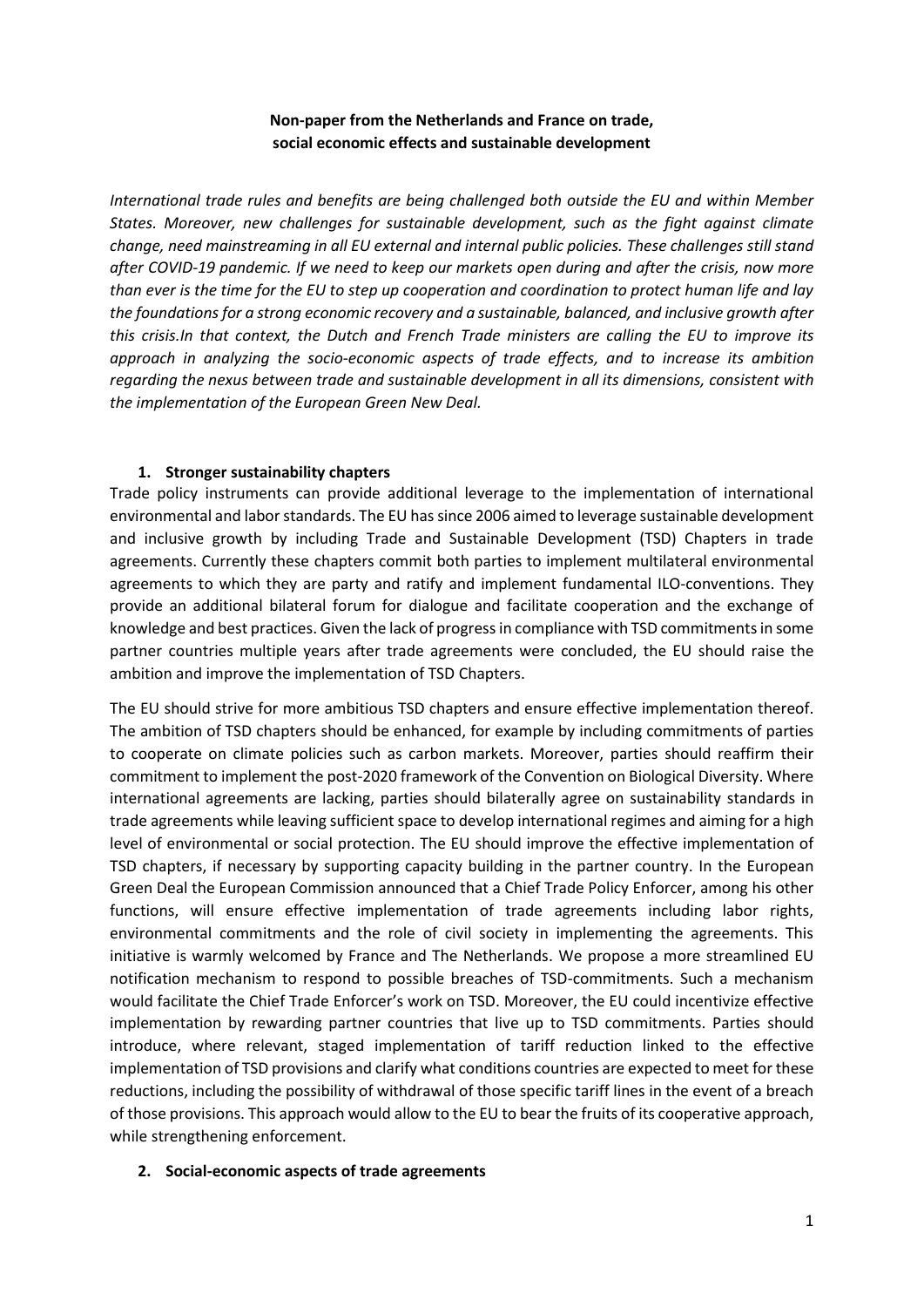The European Commission runs an economic impact assessment study at the opening of each trade agreement negotiation as well as around the time the deal is closed and about to be implemented. Those studies, highly necessary, need to be improved further to address stakeholders needs and societal concerns. Indeed, the studies only show data aggregated for the whole EU, without any information about the impact on EU regions. Although labour market effects are modelled, the quality of this modelling can further be improved through a recurrent and more detailed sector specific analysis of the impact on employment. The consistency with other EU policies can also usefully be addressed. Beside, such studies often come too early, in particular as negotiations can last over a lengthy period, or too late, once a political agreement is already announced, or even when the EU Council or national and/or European Parliaments have already reviewed the deal.

In spite of clear aggregated economic benefits, gains and losses from trade agreements can be unevenly distributed throughout sectors and regions. The data currently available are not sufficient to grasp this distribution, both on the process and timing as well as on the content. The Netherlands and France ask the European Commission to conduct *ex ante* and *ex post* impact assessments in a way to maximise their value for all stakeholders, including EU Member States with as many sectoral or regional level data as possible.

Regarding the content, even though trade policy is an EU competence, Member States need, for their public debate, national and sectoral information which are not available in the current impact studies carried out by the Commission. Indeed, such assessment should help Member States regarding the impact of the agreement and to identify the sectors that are impacted the most by increased trade openness. Those data are needed for each trade agreement but a cumulative impact assessment such as the European Commission is planning on would be important to become a real steering tool for the EU and its Member States.

Concerning the process and the timing, the European Commission should try to set up a procedure to take on board EU Member States sensitivity points on each agreement in the design of such impact assessment, especially on sustainable development issues (Sustainable Impact Assessment – SIA). To be as useful as possible, those SIA need to be available before the conclusion of the negotiations and then be updated once the outcomes of the negotiation gets clearer.

#### **3. Responsible Business Conduct**

European cooperation on responsible business conduct (RBC) is necessary to ensure a coherent and harmonized policy and to achieve the greatest impact while establishing a level playing field for the EU internal market. Together France and The Netherlands therefore stress the importance of the development of an EU framework on RBC: an EU RBC Action Plan. An EU RBC Action Plan should be the overarching strategy of ways in which the EU fosters fair trade and responsible production and management of supply chains. The Plan should consist of a smart mix of measures: mandatory and voluntaryii. An Action Plan could include the scaling up of existing national sectoral measures, create peer-learning structures for Member-States' National Action Plans, combine the efforts on sustainable trade promotion, provide guidelines (notably based on the work done at OECD on RBC including sector specific guides) on its expectations from companies within its jurisdiction and include the role of the EU as a market actor, for example with regards to EU public procurement. This work should also include the revision of the non-financial reporting directive and the discussions on EU-level legislation on due diligence, based on the Commission study on due diligence requirements through supply chains. The Commission is asked to develop this Action Plan before 2022 in cooperation with the Council – where responsible Council preparatory bodies should be tasked with RBC – and in conjunction with the private sector and civil society.